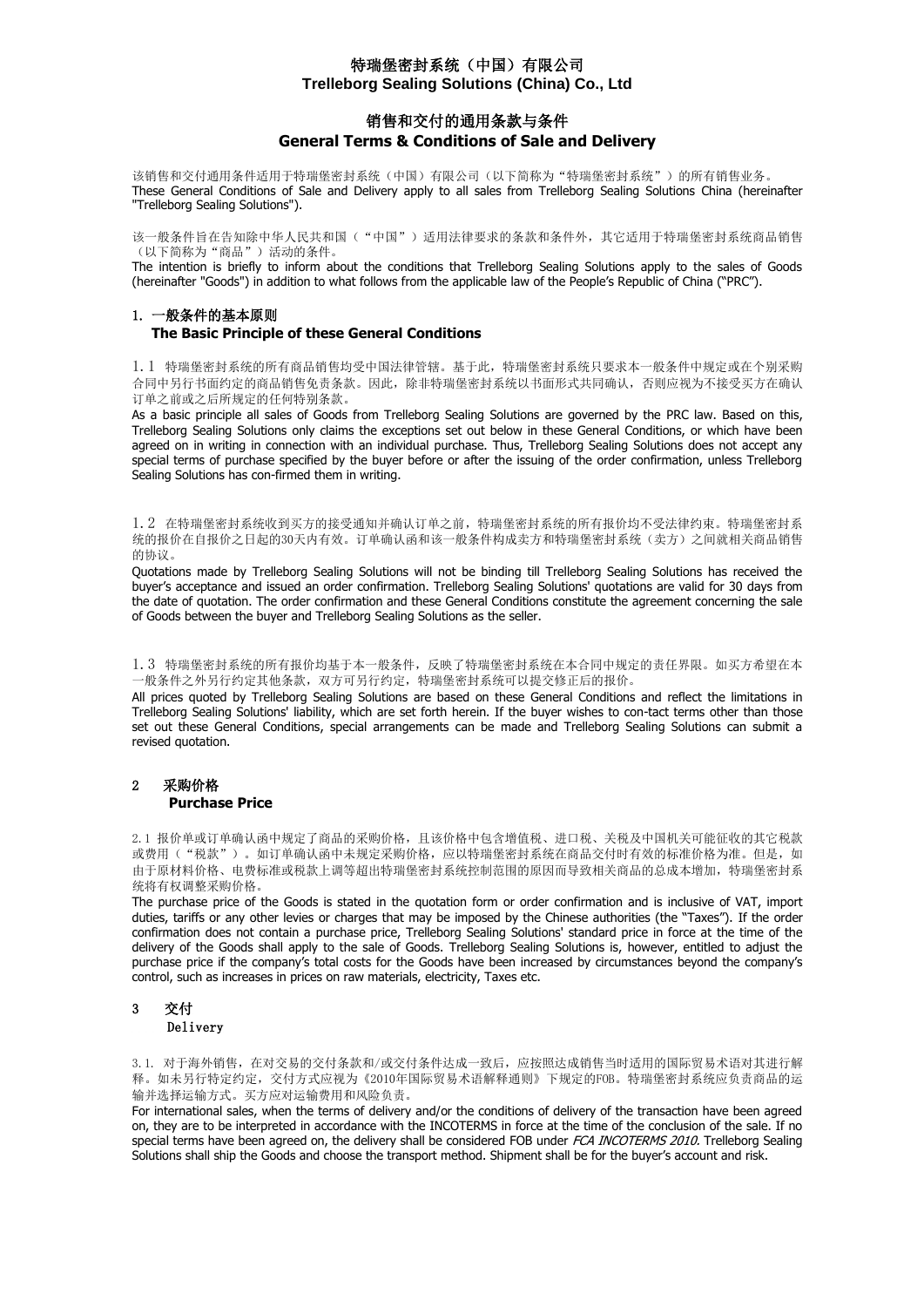3.2. 对于国内销售,除另行约定外,交付方式应为工厂交货。但,买方要求时,特瑞堡密封系统也可负责商品的运输,费 用和风险由买方承担。

For domestic sales, unless otherwise agreed, the delivery terms shall be EXW. But Trelleborg Sealing Solutions can ship the Goods to the buyer upon the buyer's request and at its account and risk.

### 4. 买方的检查和投诉义务 The buyer's obligation to examine and to complain

4.1 在接收商品时,买方有义务对商品进行全面检查。接收商品后,买方应立即(不迟于收货后八天)告知并描述已交货商 品所存在的缺陷,该缺陷是买方已经或应该已经发现的。买方不得对在该等检查过程中本能够但未能发现的任何产品缺陷提 出索赔。所有投诉应在交付之后的3个月内提出。

The buyer is obliged to examine the Goods care-fully upon receipt. The buyer shall immediately and not later than eight days from receipt of the Goods notify and describe such defects on the Goods delivered as the buyer has or ought to have found. The buyer cannot claim any defect that could have been found at such an examination. Complaints shall always be made within 3 months from delivery.

### 5 数量 **Quantity**

5.1. 特瑞堡密封系统保留在供货数量方面允许有±3%偏差的权利。 Trelleborg Sealing Solutions reserve the right to supply goods with a quantity deviation of  $\pm 3\%$ .

# 6 付款

### Payment

6.1. 特瑞堡密封系统接受的付款方式为银行汇款,发票上另行规定的除外。如支付延迟,即迟于发票日期后8天支付的,特 瑞堡密封系统将按每天0.5%收取利息。

Trelleborg Sealing Solutions' payment terms are bank transfer, unless otherwise specified on the invoice. In the case of late payment, i.e. payment later than 8 days from date of invoice, Trelleborg Sealing Solutions will charge a daily interest at 0.5%.

## 7 所有权保留 Reservation of Title

7.1. 在中国法律允许所有权保留的范围内,商品在货款全额支付之前归特瑞堡密封系统所有。

In so far as reservation of the title is legal according to the PRC law, the Goods shall remain the property of Trelleborg Sealing Solutions until payment of the Goods has been made in full.

## 8 规格一致性 Conformity with specifications

8.1. 特瑞堡密封系统保证,在商业上正常和普遍承认的误差范围内,商品与订单确认函内描述的技术参数相一致,特瑞堡 密封系统不保证商品对特殊目的的适用性,除非买方在订单特别注明且特瑞堡密封系统在订单确认函中也明确确认。 Trelleborg Sealing Solutions guarantees that the Goods conform to the specifications mentioned in the order confirmation within the tolerances which are normal and generally accepted within the business. Trelleborg Sealing Solutions does not guarantee the appropriateness for special purposes of the Goods, unless it has been mentioned specifically by the buyer in the order and stated expressly in the order confirmation by Trelleborg Sealing Solutions.

# 9 顾问的责任

### Consultant's liability

9.1. 特瑞堡密封系统就商品的特殊用途所提供的信息仅供参考,由于买方对商品的使用不在特瑞堡密封系统的控制范围 内,特瑞堡密封系统不对买方就商品的具体使用承担任何责任。特瑞堡密封系统也不对因商品的错误或非正常使用而引起的 任何损坏或损失负责。

Trelleborg Sealing Solutions' advice on the Goods use for specific purposes is only to be considered informative, and as the buyer's use of the Goods is beyond the control of Trelleborg Sealing Solutions, Trelleborg Sealing Solutions cannot be held liable for the buyer's concrete use of the Goods. Trelleborg Sealing Solutions can further not be held liable for any damage or loss due to wrongful and unusual use of Goods.

### 10 缺陷和延迟责任

Liability for defects and delays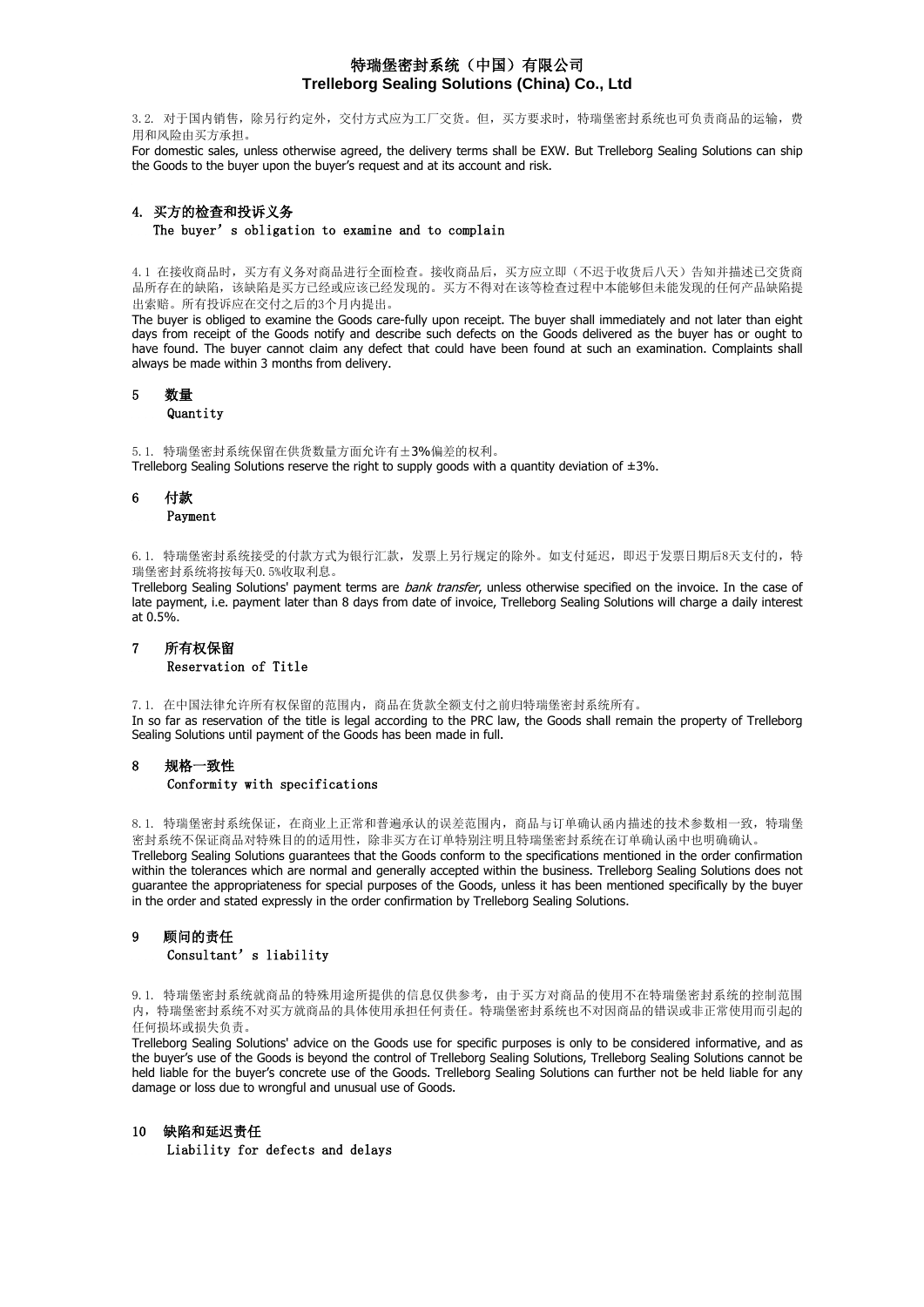10.1 特瑞堡密封系统将尽最大努力为所有客户按时提供不存在任何缺陷的商品。但在少数情况下确实无法做到,特瑞堡密 封系统将承担下述责任: 最高至相应的商品采购价格的25%以内或分批交货时,每批交货商品采购价格25%以内。 对于因特 瑞堡密封系统的产品缺陷或交付延迟而对买方造成的直接损失,特瑞堡密封系统将予以赔偿,但前提是该缺陷或延误由特瑞 堡密封系统的过失而造成。

Trelleborg Sealing Solutions does the outmost in order to deliver the Goods free of defects in due time to all customers. If Trelleborg Sealing Solutions exceptionally does not succeed in doing so, Trelleborg Sealing Solutions undertakes the following liability: Up to a maximum corresponding to 25% of the purchase price of the Goods or – if the Goods are to be delivered in instalments – corresponding to 25% of the purchase price of each delivery. Trelleborg Sealing Solutions shall indemnify the buyer for the direct losses suffered due to Trelleborg Sealing Solutions' delivery of defect or delayed Goods, provided that the defect or the delay by negligence on the part of Trelleborg Sealing Solutions.

10.2 特瑞堡密封系统对任何间接损失不承担责任,包括但不限于生产损失、利润损失、市场扰乱导致的损失或其它间接损 失,无论该等损失是否可归因于特瑞堡密封系统。

Trelleborg Sealing Solutions is not liable for any indirect losses, including but not limited to loss of production, loss of profit, loss as a consequence of market disturbances and other consequential losses, no matter if Trelleborg Sealing Solutions can be blamed for such damage.

10.3 除法律另行规定外,特瑞堡密封系统的责任自交付日期后的12个月内终止。 Unless otherwise provided by law, Trelleborg Sealing Solutions' liability ends within 12 months after the date of delivery.

10.4 特瑞堡密封系统对由商品的运输、储存、不当搬运或第三方的过失而造成的任何缺陷或延误不承担责任。 Trelleborg Sealing Solutions is not liable for any defects or delay that is caused by transportation, storage, wrongful handling of the Goods and any neglect by third party.

### 11 产品责任 Product Liability

11.1 特瑞堡密封系统应按照《产品质量法》及其它相关的中国法律对因其交付的不合格产品造成的损失承担责任。

Trelleborg Sealing Solutions shall be liable for damages caused for defective products delivered by Trelleborg Sealing Solutions in accordance with the Product Quality Law and other relevant rules of the PRC.

11.2 特瑞堡密封系统对因商品使用错误或不当而造成的任何损失不承担责任。同样,特瑞堡密封系统对任何不动产或有形 资产的任何损坏不承担责任,除非特瑞堡密封系统存在重大过失行为。

Trelleborg Sealing Solutions shall not liable for any damages which be attributed to incorrect or un-usual use of Goods. Likewise, Trelleborg Sealing Solutions shall not be liable for any damages of real property or tangible assets, unless Trelleborg Sealing Solutions has acted with gross negligence.

11.3 但是,对于因上述情形而产生的责任,该等责任应不包括营业损失、时间损失和其它间接损失。除非另行书面约定, 对于财产损失的责任不应超过单次事故或同次交付引起的系列事故损失的卖方交付的货物价值。

However, if liability arises pursuant to the above, such liability shall not include operating loss, loss of time and other indirect loss. Unless otherwise agreed in writing, liability for damage to property cannot exceed the delivery value per incident or series of incidents caused by the same delivery.

11.4 如第三方根据《产品质量法》对买方提出索赔,买方应立即就该等事宜通知特瑞堡密封系统。如超出了上述规定的特 瑞堡密封系统应承担责任范围,买方应免除特瑞堡密封系统的责任。

If a third party files a claim against the buyer for liability according to the Product Quality Law, the buyer shall immediately notify Trelleborg Sealing Solutions hereof. The buyer shall discharge Trelleborg Sealing Solutions if liability in excess of the above-mentioned limitation of liability is imposed on Trellborg Sealing Solutions.

11.5 如第三方对因特瑞堡密封系统交付的产品而造成的损失提出索赔,特瑞堡密封系统和买方应共同作为被起诉对象出庭 解决。如本一般条件中第13条的规定,中国法律应适用于特瑞堡密封系统和买方。

Trelleborg Sealing Solutions and the buyer shall be mutually obliged to accept being sued at the court handling claims for damages raised against them on the basis of damages claimed to be caused by the products delivered by Trelleborg Sealing Solutions. As stated in clause 13 of this General Conditions PRC law shall apply to the relationship between Trelleborg Sealing Solutions and the buyer.

### 12 不可抗力 Force Majeure

12.1. 买方或特瑞堡密封系统均无力影响超出其控制范围的情形,因此,任何一方均无需对因不可抗力事件而无法履行协议 的行为承担责任,但仅限于该等不可抗力事件导致双方无法履行本协议下的义务的范围内。下述情形应视为导致双方无法履 行本协议或超出可履行合理范围的不可抗力: 劳资纠纷和其它超出双方控制范围的情形,例如火灾、战争、动员或同等范 围的军事征募、征用、扣押、法规变化、货币限制、暴动和骚动、交通受阻、物资匮乏、电力限制和因本段中描述的情形而 导致的分包商交付缺陷或延迟。